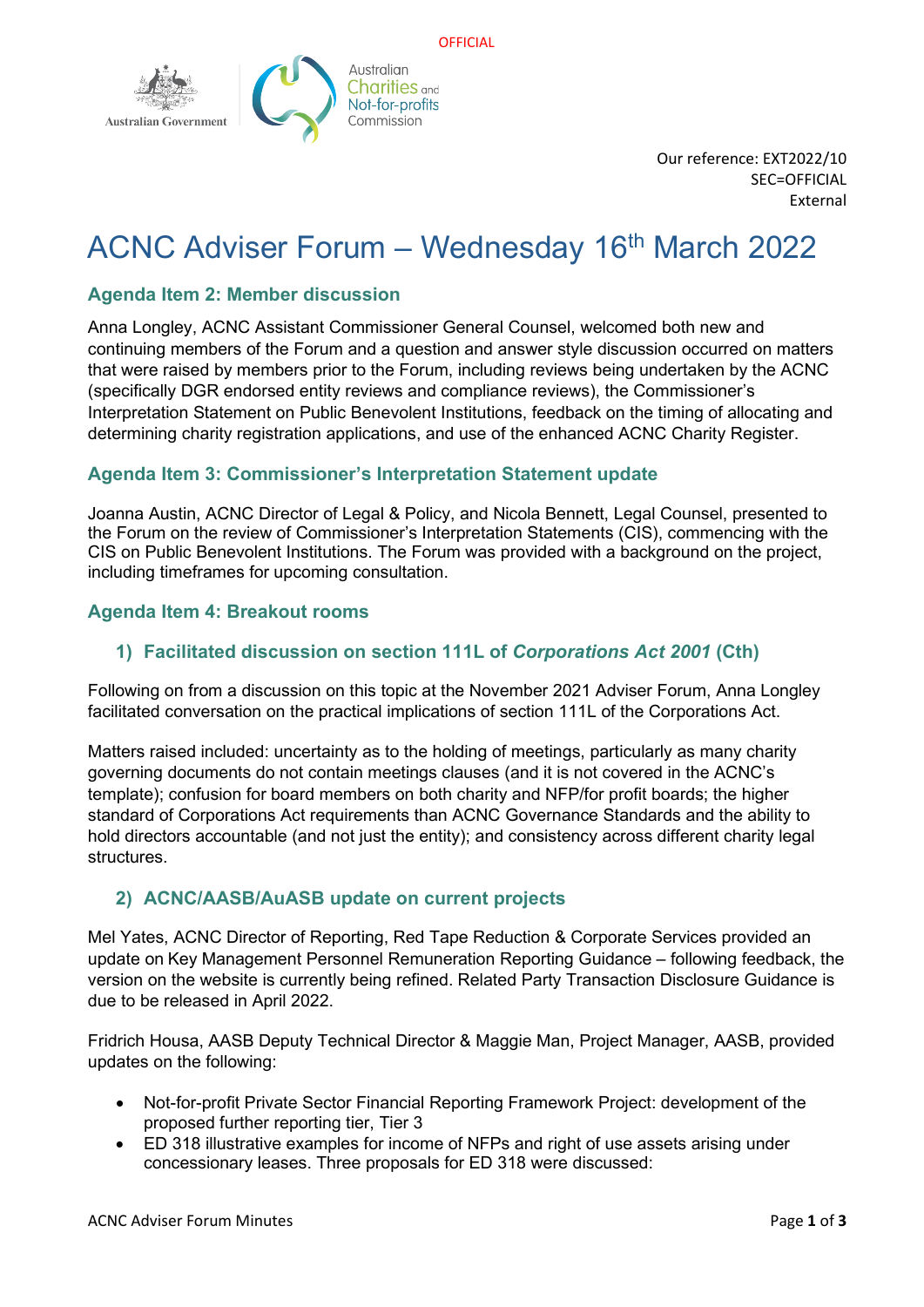- Example 7A illustrate and clarify requirements of AASB 15 where NFPs charge upfront fees as part of goods and services
- Example 3A clarify the analysis and accounting treatment to support recognition of financial liability and clarification of measurement of such liability
- ROU Assets propose 'permanent' exemption for private sector NFP entities to measure ROU assets arising from concessionary leases at cost.
- There are a number of post-implementation reviews commencing this year.

Matthew Zappulla, AuASB Technical Director, provided an update on the following key projects

- Proposed auditing standards for less complex entities
- ASA 315 Identifying and Assessing the Risks of Material Misstatement
- New and revised quality management standard
- AUASB Agenda Consultation Process to take place in  $2<sup>nd</sup>$  half of 2022

## **Agenda Item 5: Australian Taxation Office Update**

The Forum received an update from Assistant Commissioner Jennifer Moltisanti, Not-for-profit Centre and Government, ATO. Key messages included:

- Confirming the integrity of the NFP & Government tax administration
- Strategic initiatives optimising interactions through our self-service channels, embedding new ways of working and unlocking data potential
- Overview of the Not-for-Profit Sector
- Key Focus Areas, include but not limited to Disaster Response, Private & Public Ancillary Funds, Self-assessment, Refund of Franking Credits, DGR entitlement, International Trends, Wind-up, Mutuality & Operating for Purpose
- NFP Premium Advice Service
- Market engagement signals and communication strategies including improving assurance for not-for-profits
- New measures around self-assessed income tax exemption for not-for-profits, deductible gift recipient reforms, a new DGR category for pastoral care services and the DGR category for community sheds
- Director IDs and modernising the business registers and eInvoicing
- An update on the Public Advice and Guidance refresh

Please note more details on the above are included in the presentation provided to attendees after the meeting.

# **Agenda Item 6: Treasury Update**

Karen Dunn, Acting Assistant Secretary, Not For Profits and Tax Administration Branch, Treasury provided an update on the following topics:

- New DGR category aimed at funds that support pastoral care services delivered to students in Australian primary, secondary schools. Consultation is now open and closes on 29 April 2022.
- Fundraising reform Treasury currently working with state and territories to reduce inconsistency in fundraising conduct obligations. In December 2021, Council of Federal Financial Relations agreed to develop a national fundraising framework to reduce red tape associated with fundraising. Official working group has been set up, chaired jointly by Commonwealth Treasury and Victorian Dept of Justice & Community Safety. Has